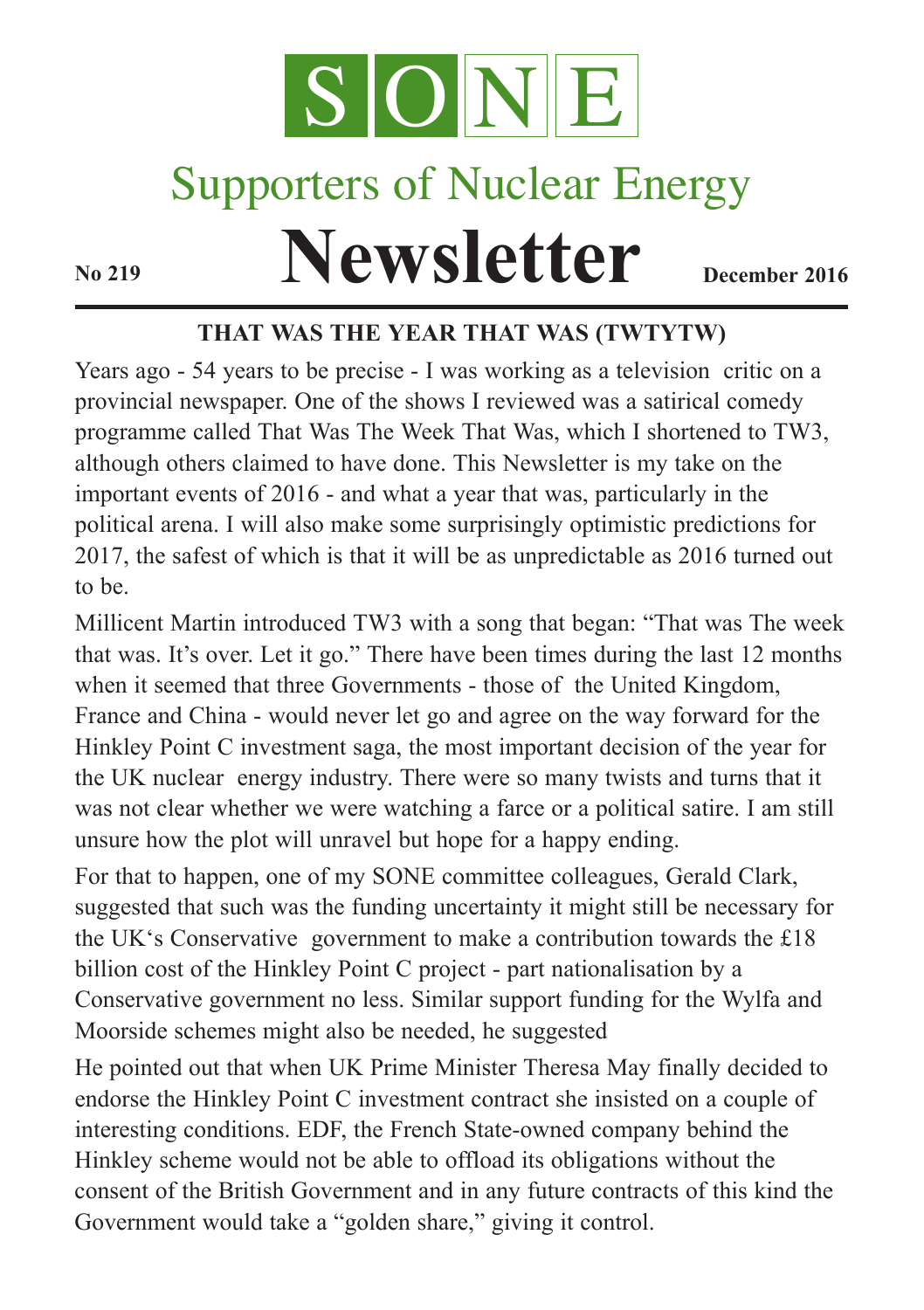"She said nothing about the British Government taking a share of the investment burden in either instance but, if the circumstances required it, it is implicit that the Government would have to pay up," Gerald said.

The Hinkley C decision may have been agreed by the UK, French and Chinese governments but it wasn't popular with everyone . Theresa May was decidedly uneasy about it and in France the deal was opposed by members of EDF's top. management team, the Socialist Party and the French trade unions.

## **HINKLEY POINT C STILL HAS CRITICS**

Interestingly, Marine Le Pen, leader of the extreme right wing Front National political party is also a stern critic of the Hinkley Point C arrangement, despite having shown consistent support for nuclear energy in the past. She has described Hinkley as "a money pit" threatening the fragile financial structure of EDF. She is regarded as a strong contender for the French Presidency elections this Spring and, although she is unlikely to win, she - and her party could gain ground and influence.

Another important critic of the deal done between the UK, French and Chinese Governments over the financing of Hinkley Point C is Horizon, the Hitachiowned company behind the plan to build a new twin-reactor nuclear power plant at Wylfa in Anglesey. Horizon has made it clear that it believes that the funding structure used by EDF, which is of course owned by the French State, will not be sufficient to secure private investment in Wylfa.

This brings us back to the possibility of some form of UK Government involvement in the funding of Wylfa. A suggestion that the Government could provide as much as 25% of the cost of the Horizon project, with the Japanese Government also putting in a significant amount of capital, has not been denied by either Government. Indeed, the Chancellor, Philip Hammond, who met business leaders and Japanese officials earlier this month, has said that Japanese Government-related funding for the project could total £12 billion.

If the Japanese are talking about investing on that scale, if Hitachi itself puts up the 10% of the cost being talked about, if private investment is still being sought (which it is) and if the UK Government is considering investing it seems to me that the £14 billion cost suggested for Wylfa is way off the mark. Nevertheless, Horizon said this month that it expected Wylfa's cost to be "competitive," although it had warned the UK Government that aspects of the Hinkley funding model was having a "chilling effect on investors," without specifying what was causing the freeze.

"It is no secret that we are in discussion with the UK Government and have been for some time," a Horizon spokesman said. "These discussions are of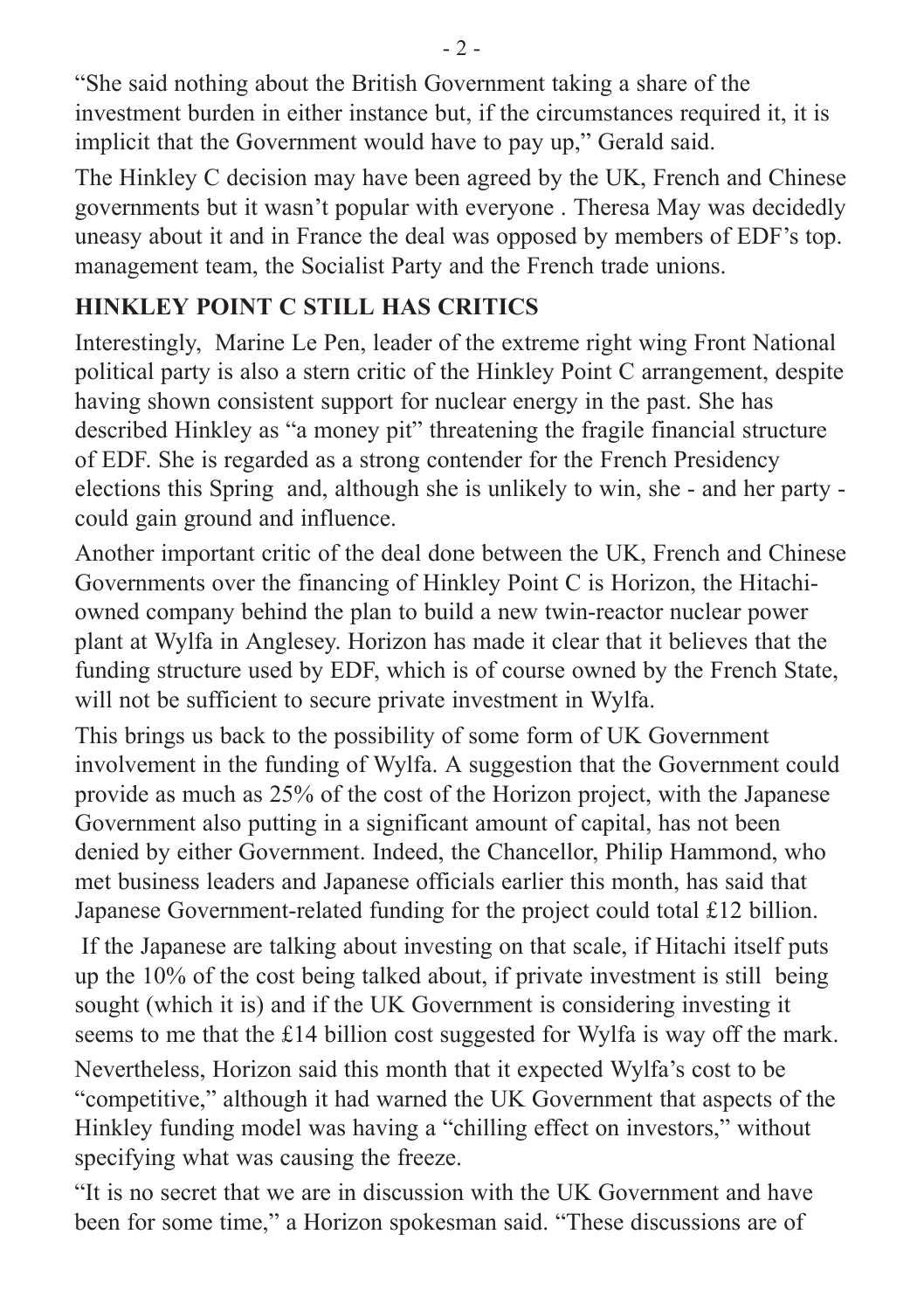course complex and while they are ongoing it would be premature and inappropriate for us to comment on the nature of them."

## **A FURTHER POINTER**

This month Japan and the UK announced that they intended to expand their existing collaboration in civil nuclear activities, which may be a further indication that the two Governments are thinking of joint investments. They signed a memorandum of co-operation in Tokyo which indicated that there would be expansion of collaboration in such areas as decommissioning and decontamination, research and development , global safety and security practices, and, not least, nuclear new build.

The agreement just reached, signed by the UK business and energy secretary, Greg Clark, notes that two Japan- led consortia - Horizon at Wylfa and NuGen, which is responsible for the Moorside project in West Cumbria, have projects which could create up to 20,000 jobs in the UK and provide up to 15% of the UK's electricity needs.

Mr. Clark's department issued a statement describing the UK as a world leader in nuclear decommissioning and waste management, which is correct. It is one of the reasons for optimism which I identified at the start of this piece. Closer collaboration with Japan will deliver real benefits for both countries in ensuring a sustainable future for nuclear energy, the department said.

Decommissioning and waste management experience has mainly been gained at Sellafield and that will continue, according to the business plan published by the UK's Nuclear Decommissioning Authority (NDA) half way through the month. Most will regard the plan as positive and encouraging and that is a fair assessment, given the objectives, regulations and instructions which the NDA has to operate under and the historical problems it has to deal with.

However, I continue to share the view of Professor Wade Allison, who has just joined SONE's committee, that decommissioning and waste management are areas where considerable savings could be made, reducing the costs of nuclear energy without risk of any kind. It is a view which is gaining ground in various countries but meanwhile the work of the NDA must continue under the legislative regime which prevails.

The NDA faces considerable challenges, however, challenges which cannot be brushed aside as unnecessary. Many can be traced back to the refusal of successive Governments and, in particular, the Ministry of Defence to get to grips with what was happening - or rather not happening - at Sellafield.

Not nearly enough was spent on waste management in the past, despite repeated warnings to successive Governments from my colleagues at British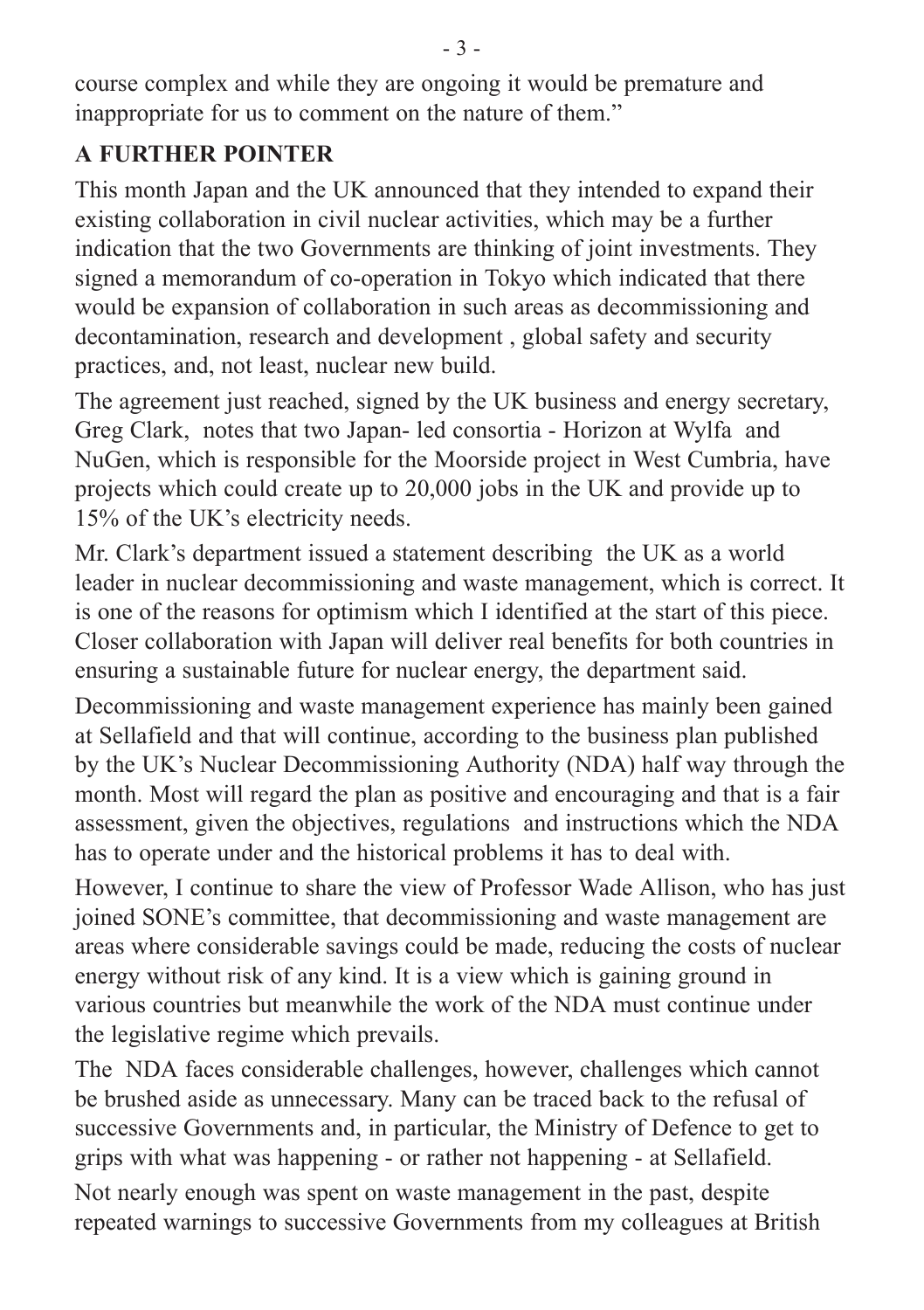Nuclear Fuels (BNFL) that problems were being stored up for the future and getting more serious by the year. Saving the taxpayer money may have seemed a good idea at the time but it led to the creation of the "big four" legacy facilities at the Sellafield site which the NDA is now having to deal with.

## **THE BIG FOUR PROBLEM AREAS**

- \* The Sellafield Magnox Swarf Storage Silo (MSSS) which is actually a series of silos into which fuel cladding and other waste from the early Magnox reactor programme was tipped. The exact composition of this waste is uncertain and is in a difficult chemical and physical form. It represents one of the biggest hazards on the Sellafield site.
- \* The Sellafield First Generation Storage Pond (FGMSP), constructed in the 1950s and 1960s to store, cool and prepare used Magnox fuel for reprocessing. It contains skips of used nuclear fuel which need to be retrieved and transferred for treatment and packaging prior to disposal. The facility presents a significant challenge because alongside the fuel the pond contains radioactive sludge, fuel fragments and other debris.
- \* The Sellafield Pile Fuel Storage Pond (PFSP), an open air storage pond built in the 1940s and 1950s to store, cool and prepare reactor fuel prior to reprocessing. The pond has remained open to the elements for more than 60 years and, alongside skips of irradiated fuel contains solid waste, including disused machinery and equipment and radioactive sludge.
- \* The Sellafield Pile Fuel Cladding Silo (PFCS), consisting of a series of silos built in the 1950s whose primary role was to receive and store intermediate level waste (ILW) from the military project at Windscale and then later from Calder Hall and Chapelcross.

In its business plan the NDA stated that its total planned expenditure for 2017- 18 will remain almost the same as last year at £3.24 billion. The UK Government will fund £.3.24 billion of this while £0.8 billion will come from income from the NDA's commercial operations.

## **DEALING WITH THE LEGACY**

The NDA plan sets out its plans for cleaning up and decommissioning 17 of the UK;s earliest nuclear sites. These include the UK's first nuclear power stations and various research and fuel facilities including Sellafield.

John Clarke, who will retire as Chief Executive of the NDA later this year had this to say: "We are now seeing contaminated waste being retrieved from the highest hazard facilities for the first time ever at Sellafield. Meanwhile, at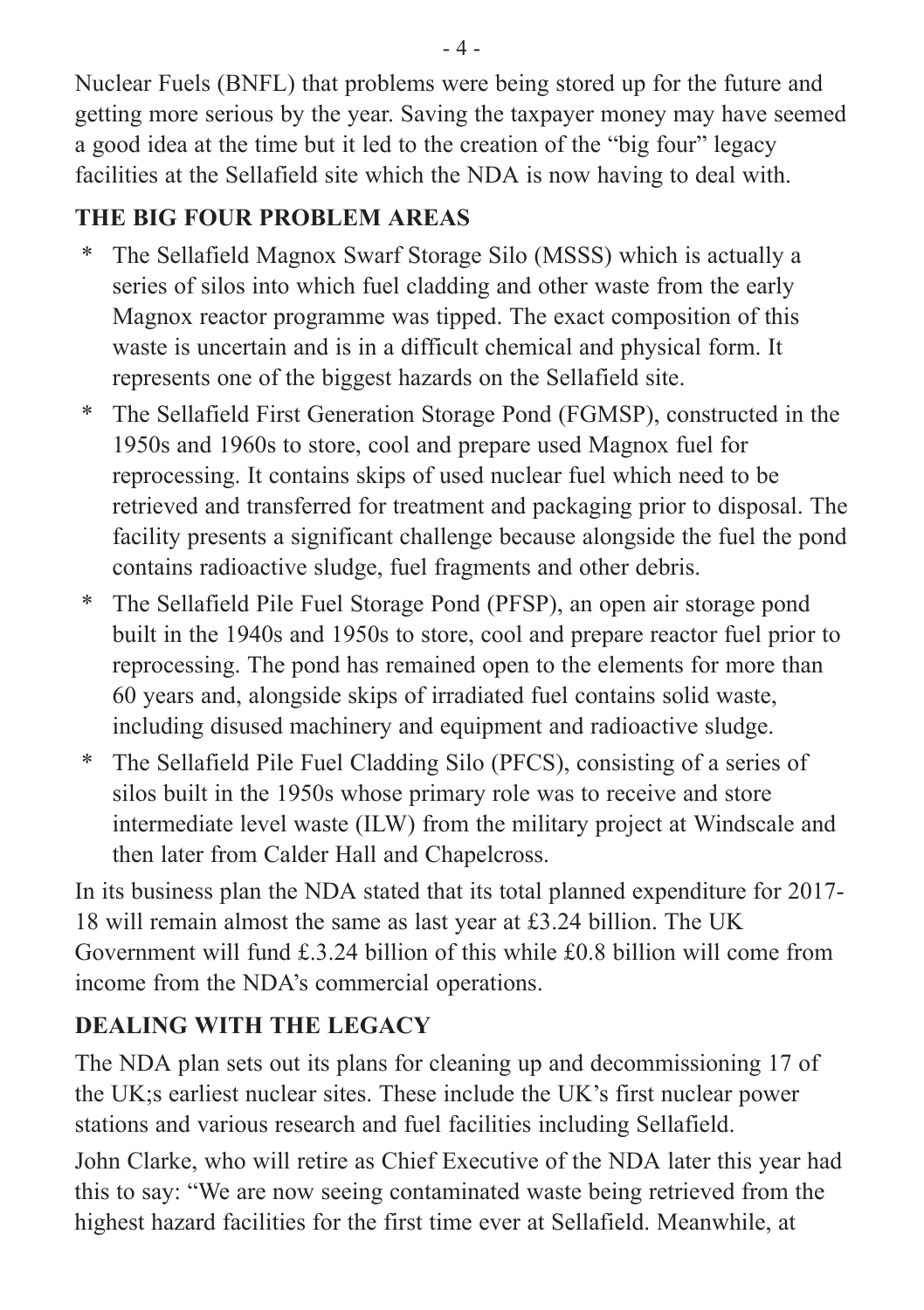some of our other sites the removal of all spent nuclear fuel will soon be completed.

"It's also important not to forget the great strides that have been made in dealing with low level waste generated by the nuclear industry. In 2010 we published a national strategy for dealing with this type of waste, This has led to innovative, more sustainable ways of dealing with this type of waste, including re-use, metal recycling, disposal to specially licensed landfill sites and combustion."

Sellafield will account for £2billion of total expenditure under the plan, which has the closure of the Thermal Oxide Reprocessing Plant (THORP) during 2018 as a key objective. I have been very critical of the THORP plant over the years and expressed the view that another such plant would never be built in my book "Inside Sellafield," published 20 years ago. The plant is currently operating well, however, and some, myself included, argued earlier this year that it should be used to reprocess the remaining Advanced Gas Reactor (AGR) spent fuel, which will now have to go into dry storage and spent fuel from overseas customers, notably the Japanese. This is not going to happen.

"The end of reprocessing operations in THORP provides a clear transition point for Sellafield," the NDA said. "The site will move from commercial operations to decommissioning and the continued management of spent fuel and waste."

Reprocessing began at Sellafield, then called Windscale, in 1952 with the operation of a military plant built to separate out plutonium for weapons materials. This plant was shut down after it had operated for 12 years and replaced by a new plant sized to reprocess civil nuclear fuel as well as military materials. Later there was THORP, which went into operation in August 1997, having taken a couple of decades to build.

It has now been decided that all nuclear fuel reprocessing at Sellafield will draw to an end by 2020. All 11 Magnox reactors will have had their residual fuel removed and transferred to storage by 2019. There will be an earlier start for retrievals from the Pile Fuel Cladding Silo at Sellafield, now expected to happen by 2020 The first NDA site will move into care and maintenance mode by 2019 and a low level waste repository decision will be made in 2018.

## **CLOSING THE DOORS**

Grounds for believing that the Pile Fuel Cladding Silo (PFCS) will be cleaned up sooner than anticipated came with the announcement this month of the installation of six 12.4 tonne stainless steel doors designed to enable the building's locked vaults to be opened up, These doors will be the access point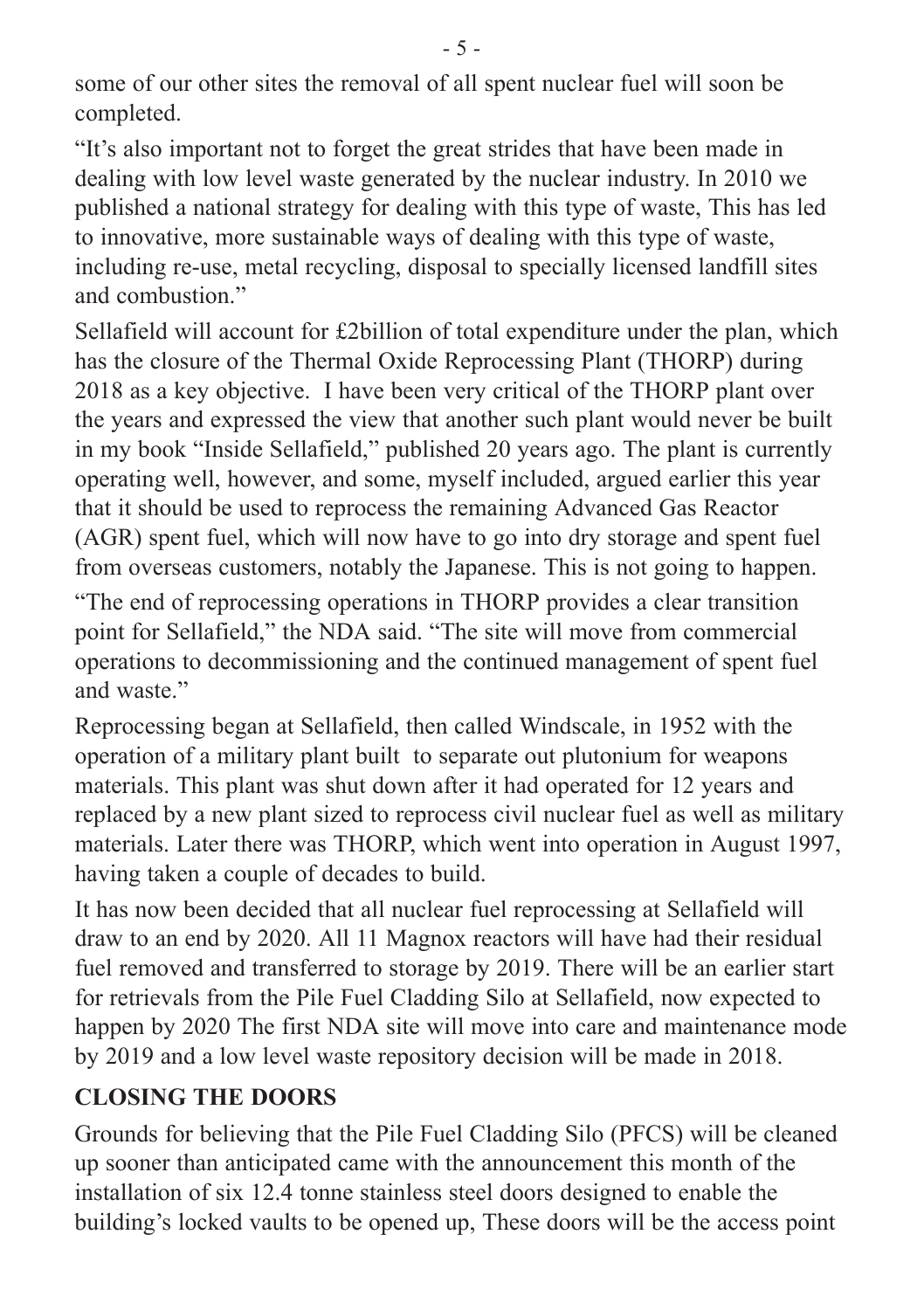for waste retrieval machinery to begin lifting out the silo's contents for the first time around 2020, reducing a potential hazard at the site.

The Silo has long been a cause for concern. Built between 1950 and 1951 it is 21 metres high and houses six extremely tall waste containers . By the mid 1990s the Silo was nearing the end of its useful life and, like any building exposed to the weather for 50 years, it required care and maintenance.

A programme of upgrade work was carried out to enable the building to continue to store waste safely, prior to the next task in the programme. This involves retrieving the waste and storing it in compact concealed units. The Silo now holds more than 3,200 cubic metres of intermediate level waste.

Also this month the NDA announced that for the first time radioactive sludge had been transferred out of Sellafield's Pile Fuel Storage Pond, the world's oldest fuel pond. This project is being delivered ten years ahead of schedule and for half the expected cost, NDA said. a notable achievement.

Sludge - formed from decaying nuclear fuel, natural growing algae and other debris - has accumulated in the water of the PFSP throughout its 65-year lifespan. It must be removed so the facility can be safely decommissioned. The project is being delivered for half the predicted £200 million cost and a tenyear project to drain the pond will start in 2019.

"This pond was not designed with decommissioning in mind and therefore we welcome this work by Sellafield Ltd. to begin the safe removal of sludge, which is a key step in making the site safer," John Clarke said. " The removal of the sludge contributes to achieving our overall goal of risk reduction by placing radioactive material and substances under more modern storage arrangements until it is ultimately moved to a geological disposal facility." Sludge accounts for a third of the pond's remaining radioactive content, after 70% was removed in the form of fuel earlier this year. The first 500-litre drum containing the sludge was moved to an encapsulation plant in mid-December. The sludge removal process involves pumping the mud-like material into a purpose-built treatment plant next to the pond before its transfer to a drum filling plant. It will take several years to remove all of the sludge in the pond.

## **SELLAFIELD IN THE NEWS**

For the next few weeks and probably into February Sellafield Ltd will be in the news for reasons other than the usual media fascination with radioactive waste management and disposal, although that could play a part. Media interest will be focused more on what is to happen following the decision of the Copeland MP, Jamie Reed, to leave Parliament at the end of January, which will lead to a by-election.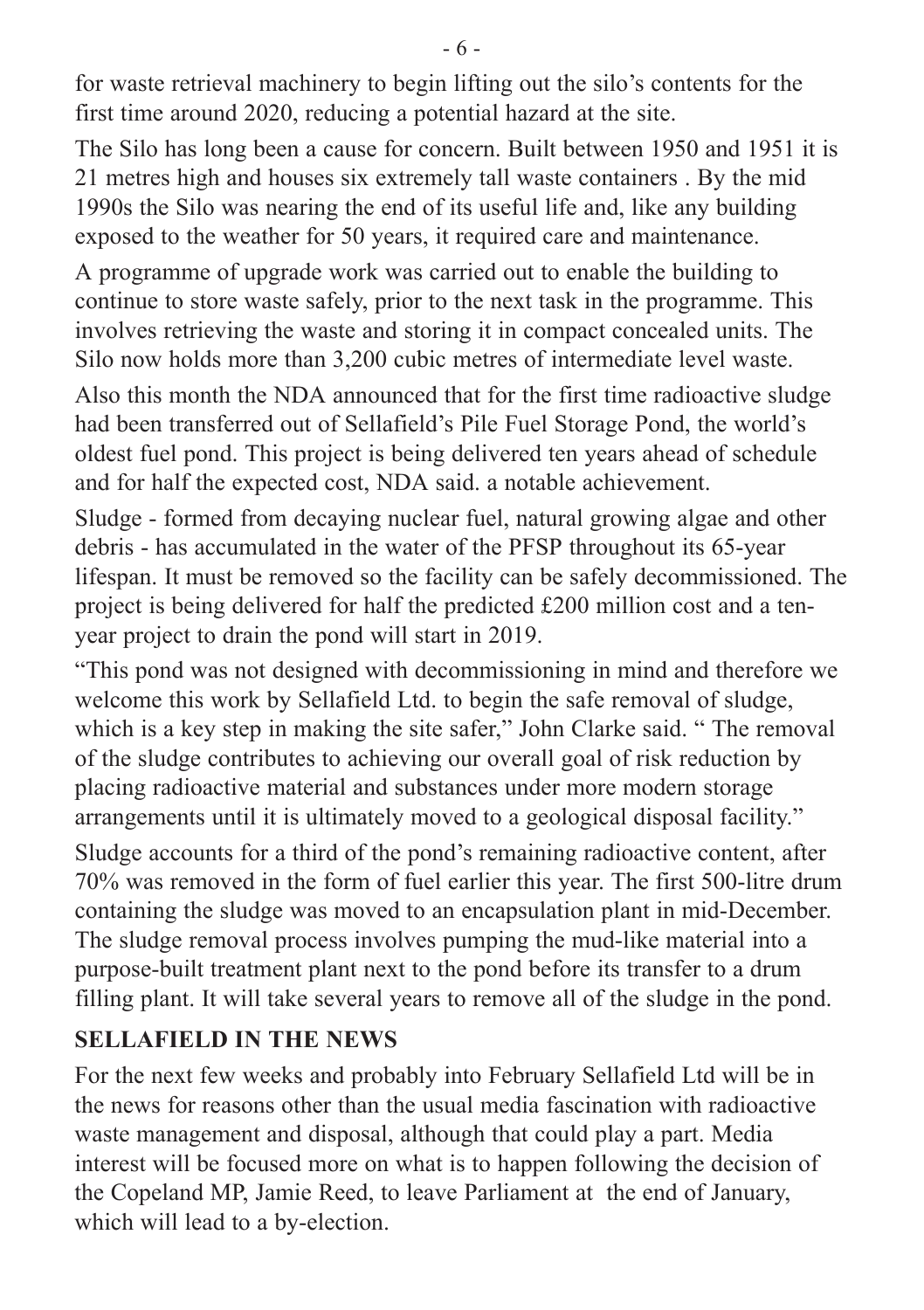Sellafield is in the Copeland constituency and Mr. Reed has been the constituency' s MP for the last 12 years and a hard working and popular one at that. He succeeded Jack Cunningham, now Baron Cunningham of Felling and a SONE sponsor, and is now leaving to take up a new post as Head of Development and Community Relations at Sellafield. It is the association with Sellafield which I am sure will be dragged into what could develop into a distinctly lively election campaign.

There is already some evidence, even before the major political parties have chosen their candidates, that support for nuclear energy could be an important issue. Unusually, we may even see the leading candidates vying with each other to declare that they are one hundred per cent supportive of the UK's largest nuclear site. Anti-nuclear sentiments have never been popular in this part of West Cumbria.

Whoever is chosen as Labour's candidate faces a serious problem according to the contacts I maintain at Sellafield, which dominated so much of my working life. I won't beat about the bush. The problem is Labour's Leader, Jeremy Corbyn. There is already talk of local Party members asking him to stay away during the campaign and they won't have a Corbynite candidate imposed on them either.

When he announced his resignation as Copeland's MP Jamie Reed, who worked as a Press officer at Sellafield before he went into Parliament, went out of his way to try to convince the electorate that he doesn't have a problem with Mr. Corbyn or Shadow Chancellor John McDonnell. a loyal attempt at damage limitation if ever there was - but few believe him.

Mr. Reed is constantly being reminded that within minutes of Mr. Corbyn's victory in the 2015 Labour Party leadership election he resigned as a shadow health minister and had this to say about that decision:

"In the short time you have been Leader, along with the Shadow Chancellor, John McDonnell, you have sought to inject an unprecedented poison into our party. You have actively worked to divide Labour MPs from the Labour Party membership. You have repeatedly incited your supporters on social media to confront Labour MPs. Without doubt you are not fit to lead our great Party."

After that vitriolic attack Mr. Reed's soothing words when he announced his decision to leave the Commons sound pretty hollow: "I wish you every success in your endeavours to become our next Prime Minister," he said. Really?